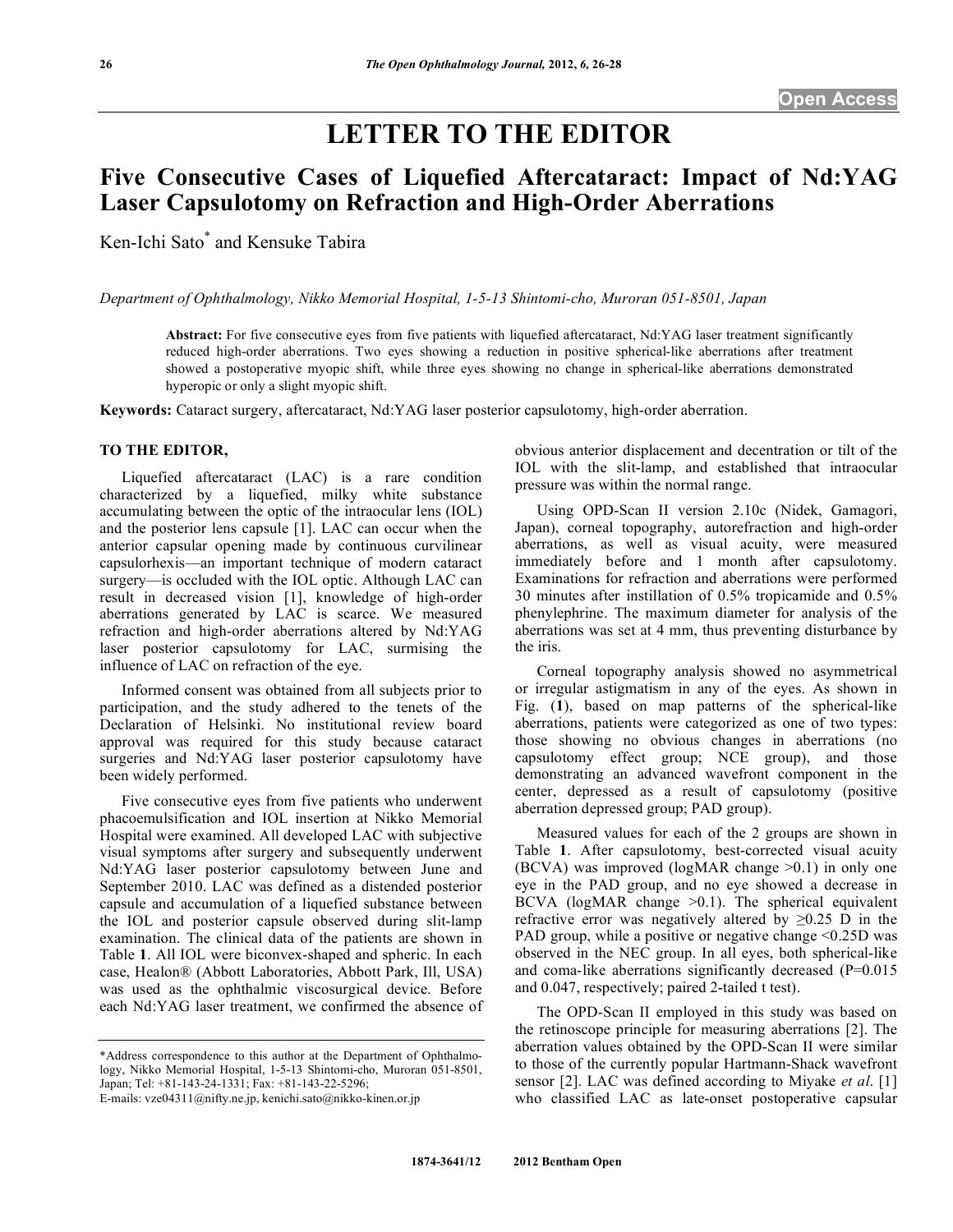#### **Table 1. Clinical Data From 5 Patients (5 Eyes) with Liquefied Aftercataract**

| Patient No., Age (Yrs), Sex | Complications/Remarks                            | (mm)<br>$\mathbf{H}^1$<br>Preoperative | Intraocular lens        | (yrs)<br>capsu lotomy<br>Time to | BCVA <sup>2</sup> (LogMAR) (Pre-/Postcapsulotomy) | SERE <sup>3</sup> (D) (Pre-/Postcapsulotomy) | $SLA^4(\mu m)$ (Pre-/Postcapsulotomy) | $CLA5$ (µm) (Pre-/Postcapsulotomy) | $\mathbf{A}^{\mathbf{t}}$<br>SJ.<br>ัธ<br>Map Pattern |
|-----------------------------|--------------------------------------------------|----------------------------------------|-------------------------|----------------------------------|---------------------------------------------------|----------------------------------------------|---------------------------------------|------------------------------------|-------------------------------------------------------|
| 1, 84, F                    | $\text{PDR}^6$                                   | 22.88                                  | VA-60BB, HOYA           | 5.1                              | $+0.4/+0.4$                                       | $-0.125/-0.25$                               | 0.141/0.126                           | 0.572/0.482                        | $NCE^{\dagger}$                                       |
| 2, 73, F                    | Combined cataract surgery and $PPV7$ for $BRVO8$ | 23.70                                  | AR40e, AMO <sup>9</sup> | 5.2                              | $+0.2/+0.2$                                       | $-1.125/-0.625$                              | 0.083/0.043                           | 0.160/0.153                        | $NCE^{\dagger}$                                       |
| 3, 75, F                    | $DM^{10}$                                        | 22.76                                  | MA60BM, Alcon           | 8.2                              | $+0.1/0$                                          | $-0.675/-0.125$                              | 0.144/0.091                           | 0.478/0.320                        | $NCE^{\dagger}$                                       |
| 4, 63, F                    | None                                             | 25.25                                  | VA-60BB, HOYA           | 4.3                              | $+0.2/+0.1$                                       | $-0.75/-1.375$                               | 0.211/0.121                           | 0.372/0.327                        | PAD <sup>‡</sup>                                      |
| 5, 62, F                    | PDR <sup>6</sup>                                 | 21.64                                  | YA-60BB, HOYA           | 4.6                              | $+0.2/0$                                          | $-0.625/-0.875$                              | 0.165/0.109                           | 0.318/0.257                        | $PAD^{\ddagger}$                                      |

Map patterns of spherical-like aberrations were categorized into the <sup>†</sup>NCE group (those showing no capsulotomy effect) and <sup>‡</sup>PAD group (those showing a positive spherical aberration depressed by capsulotomy).<br><sup>1</sup>AL= axial length, measured using A-scan ultrasound, <sup>2</sup>BVCA= best-corrected visual acuity, <sup>3</sup>SERE= spherical equivalent refractive error, <sup>4</sup>SLA= spherical-like aberration (4-mm)

diameter), <sup>S</sup>CLA= coma-like aberration (4-mm diameter), <sup>6</sup>PDR= proliferative diabetic retinopathy, <sup>7</sup>PPV= pars plana vitrectomy, <sup>8</sup>BRVO= branch retinal vain occlusion, <sup>9</sup>AMO=<br>Abbott Medical Optics, <sup>10</sup>DM= diabetes me

block syndrome (CBS), usually without high intraocular pressure or a shallow anterior chamber [3]. LAC development is thought to occur as a result of accumulation of proliferated residual lens cortex in the closed chamber behind the IOL optic, resulting in an osmotic gap that draws the aqueous humor into the chamber [1]. The incidence of LAC is reportedly 0.27% (3/1100) as late-onset CBS [4]. Because most of our patients finished follow-up by 3 months



**Fig. (1).** Case 2: Slit-lamp photograph taken before Nd:YAG capsulotomy (**A**), and map patterns of the spherical-like aberrations. No remarkable change was observed before (**B**) and after (**C**) treatment. Case 4: Slit-lamp photograph before treatment (**D**), and map patterns of the spherical-like aberrations before (**E**) and after (**F**) treatment. Preoperative positive aberrations decreased after treatment. Photographs show liquified aftercataracts (arrowheads) and anterior surfaces of the intraocular lenses (arrows).